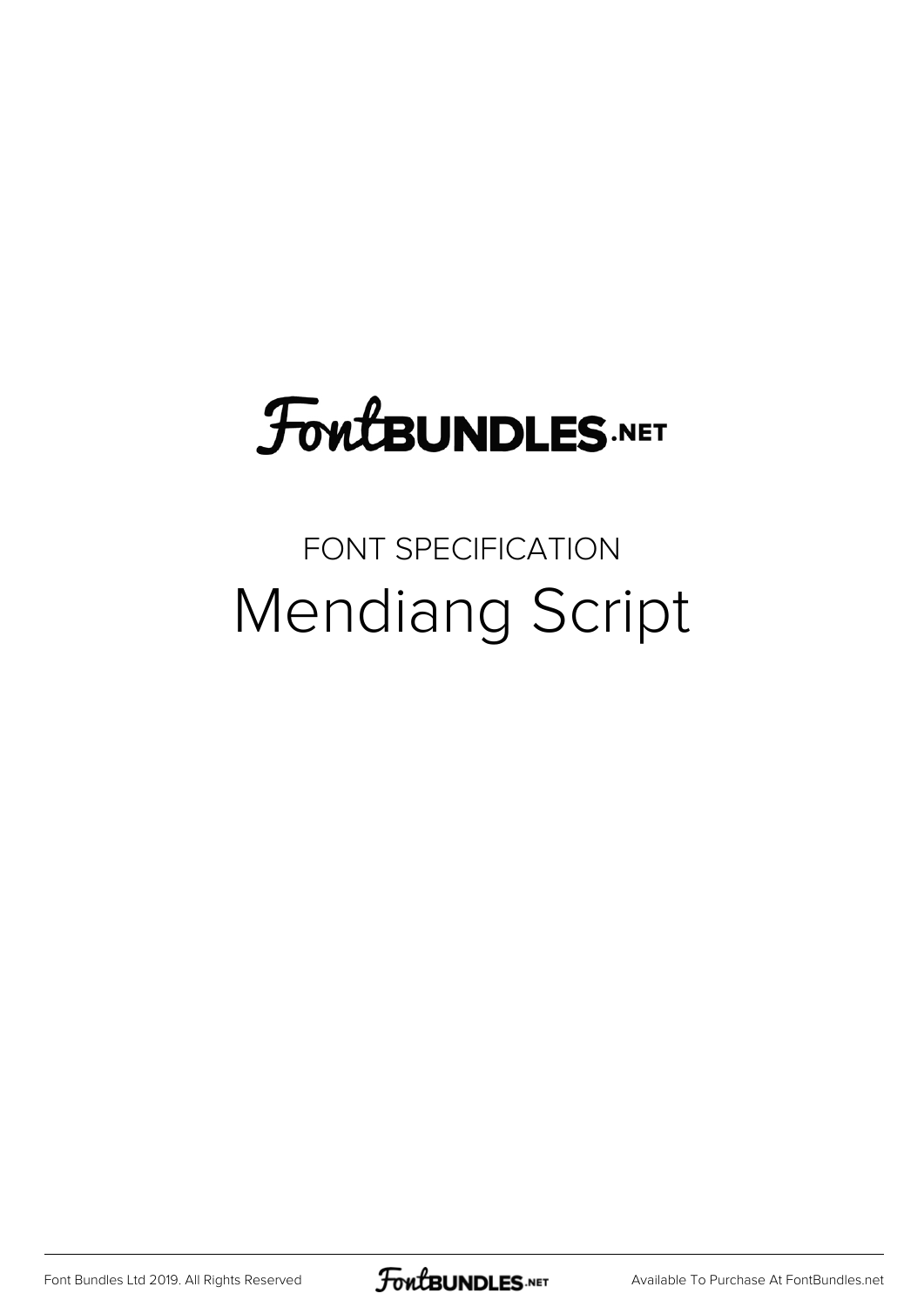## Mendiang - Regular

**Uppercase Characters** 

WVWXYZ

Lowercase Characters

 $a$  b c il e f g h i j k l m n  $\circ$  p g r s t n v v x g  $\alpha$ 

**Numbers** 

0123456789

Punctuation and Symbols

#  $8$  % & ' ( ) \* +  $-$  : : : < = >  $\overline{\mathscr{C}}$  $\overline{\mathcal{L}}$ .. All Other Glyphs  $\ddot{\mathcal{A}}$  AC  $\ddot{\mathcal{C}}$   $\ddot{\mathcal{A}}$   $\ddot{\mathcal{C}}$   $\ddot{\mathcal{C}}$   $\ddot{\mathcal{C}}$  $\ddot{\ell}$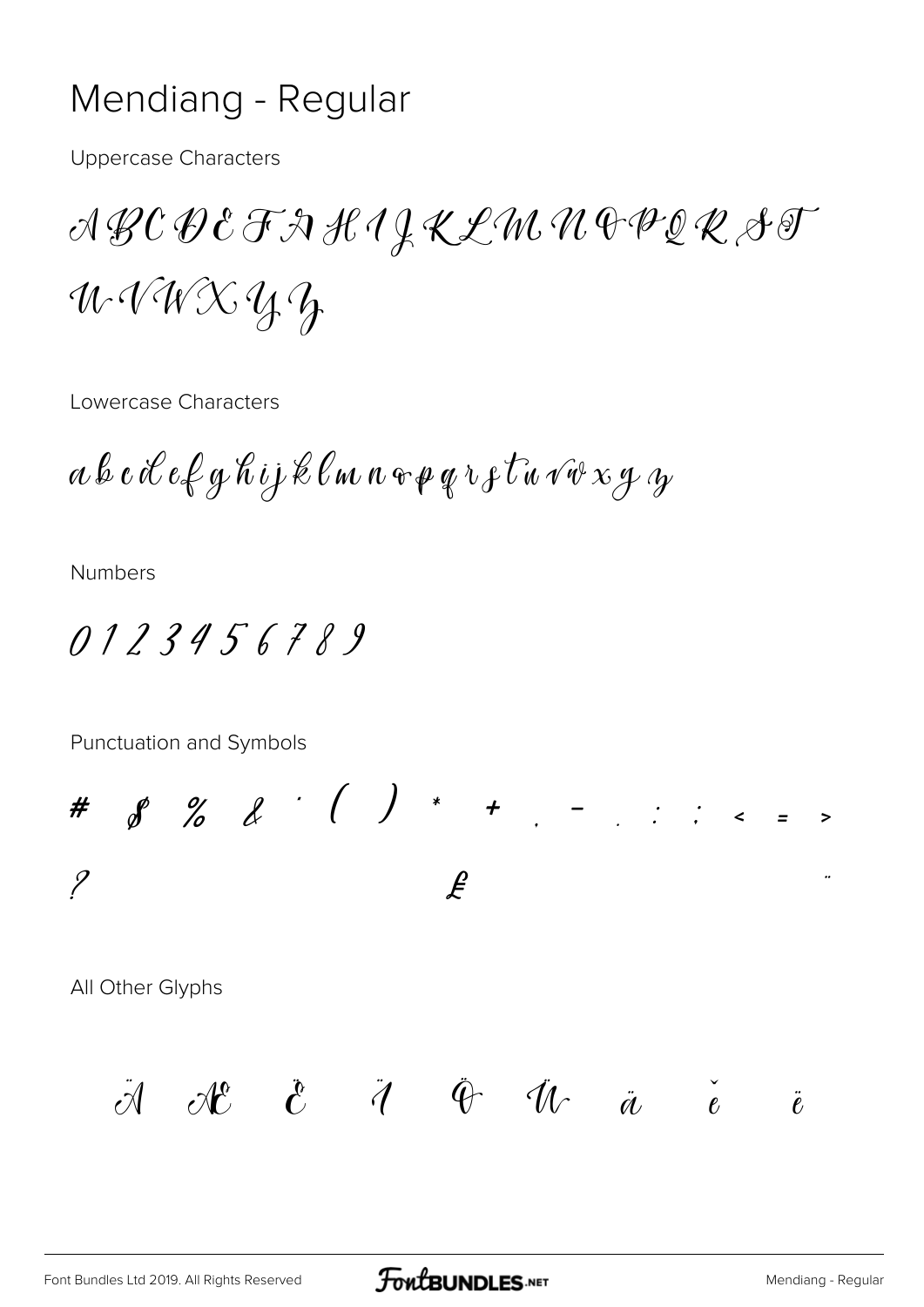$\ddot{i}$   $\ddot{\phi}$   $\ddot{\phi}$   $\ddot{u}$   $\ddot{u}$   $\ddot{y}$   $\ddot{w}$   $\ddot{y}$  $f \notin \mathcal{L} \nleftrightarrow \mathcal{L} \nleftrightarrow \mathcal{L} \nleftrightarrow$ F & H & & & & & y y 4 2 2 2 3 4 5 4 1 1  $2222$  de de la comme de la comme cycle i j k cl cm cn con  $\forall p \in \mathcal{A} \cup \mathcal{C} \cup \mathcal{C} \cup \mathcal{C} \cup \mathcal{C} \cup \mathcal{C} \cup \mathcal{C}$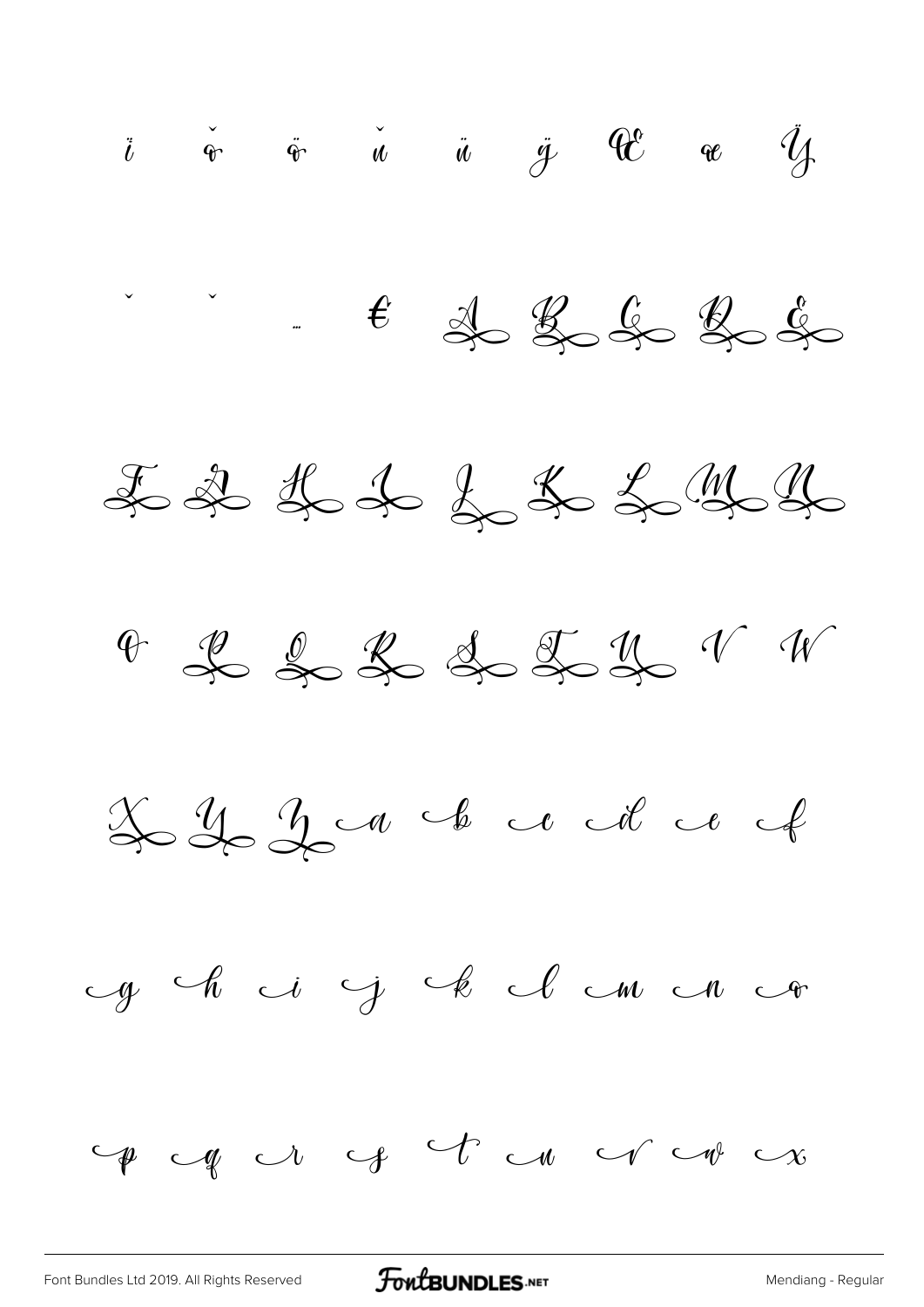[Font Bundles Ltd 2019. All Rights Reserved](https://fontbundles.net/) **FoutBUNDLES.NET** [Mendiang - Regular](https://fontbundles.net/)